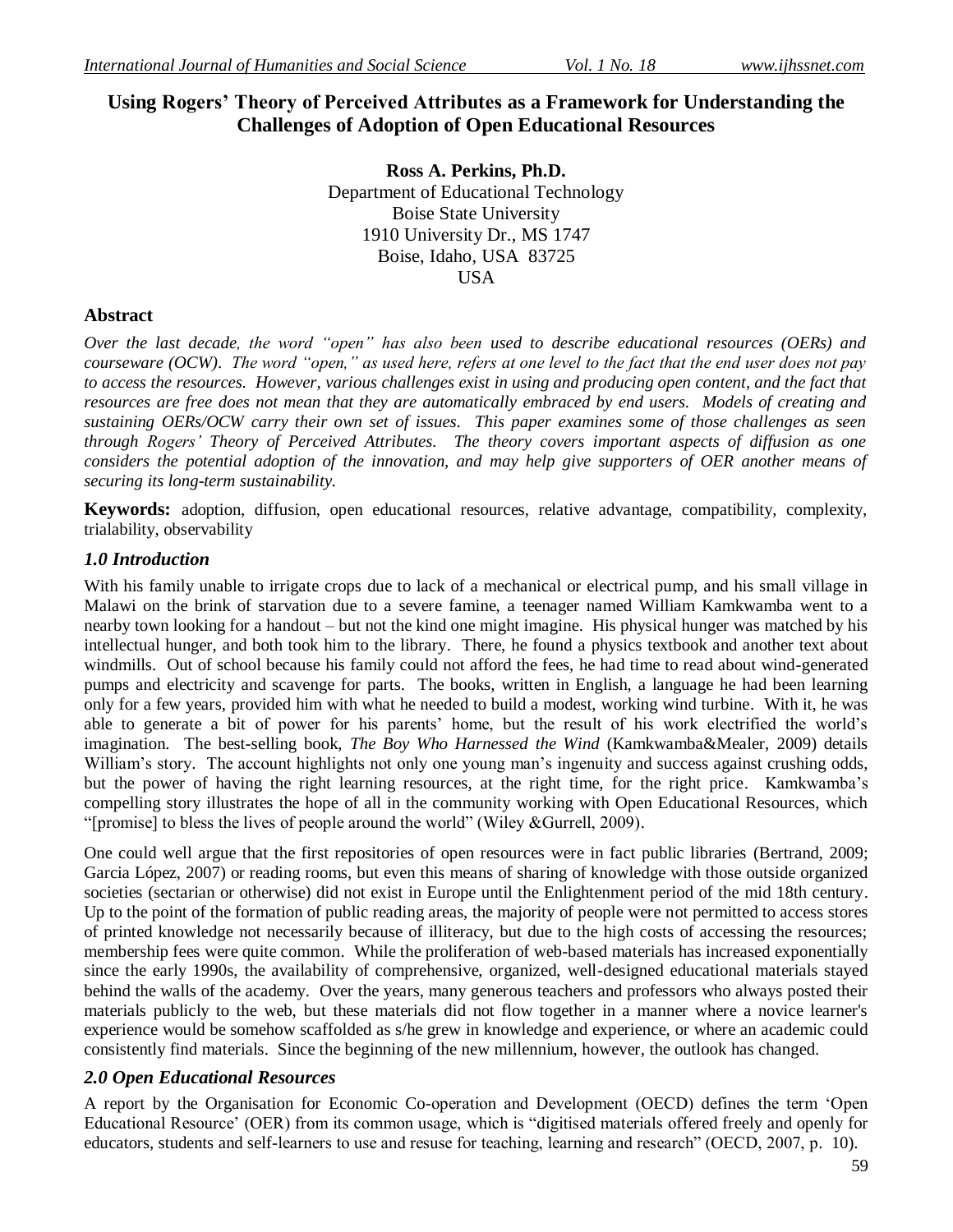The digitized materials could include software or learning content. The contrast of time between the creation of written knowledge and its public accessibility with the creation of the World Wide Web and openness of materials could not be starker. On one hand, hundreds of years separated people from knowledge. Interestingly, the advent of openness of printed material was followed by the Industrial Revolution in Europe. Although industrialization's causes are far more complex, the opening of knowledge to the population certainly had an impact on innovation. The movement toward openness of digital materials, on the other hand, began in the late-1990s (Wiley &Gurrell, 2009), less than five years after "the web" entered common parlance. The spread of OER has been heralded not just by founding academics, but by international organizations to include the United Nations, who see OER as helping fulfill the UNESCO millennial educational goals (McIsaac& Moreira, 2009). What remains to be seen, of course, is how OERs will be more broadly adopted, especially in areas that have the most need for such resources. The 2010 Horizon Report (Johnson, Smith, & Stone, 2010), which annually predicts the technologies predicted to "enter mainstream use on campuses" (p.3), indicates the OERs will be widely adopted by  $2011 -$  though it gives no indication about who is doing the adopting, or where. The exact measure of this adoption is not indicated either.

The challenges to widespread adoption are substantial, and they have been extensively documented (e.g., Atkins, Brown, & Hammond, 2007; Downes, 2007; Hylén, 2006; Lee, 2008; Yuan, MacNeill, &Kraan, 2008). Challenges include questions about the ability to reuse and adapt materials, methods of indexing and distributing materials, materials design, pedagogical assumptions, infrastructure costs, long term sustainability, quality control of content, establishing credibility, intellectual property issues, access to resources in areas without stable information and communications technology (ICT) infrastructure, and ways of mitigating against cultural hegemony. To guide the discussion, this paper will use a framework that has guided such discussions for the past four decades, E. M. Rogers' (2003) work on diffusion of innovations.

### *3.0 Diffusion of Innovations: Specialized Communication*

Rogers' (2003) work related to the diffusion of innovations has been the foundation of research in the field for many years, and a number of authors recognize the importance of applying ideas about diffusion to educational technology (Burkman, 1987; Ellsworth, 2000; Surry & Farquhar, 1997; Yates, 2001). The definition of diffusion includes elements of a general communication model, and Rogers states that diffusion is just that – a specialized instance of communication. The specialized nature is found in the fact that the communication is about a new idea, object, or process (p.5). A number of communication theories exist (Wisely, 1994) and Rogers' concept of diffusion accounts for the elements found in many of them. The elements of a general communication model include the sender (the innovator), the receiver (the potential adopter), the channel (planned or unplanned information about the innovation and resulting feedback), and interference (uncertainty), which results from perception. An illustration of an innovation communication model is shown in Figure 1.

#### **Figure 1: An innovations communication model.**



The goal of educational innovation is to "improve or change certain aspects of the educational process" (Malan &Rassekh, 1983, p.5). Diffusion is "a kind of social change, defined as the process by which alteration occurs in the structure and function of a social system" (Rogers, 2003, p. 6). Important to remember, also, is that innovation and change are not the same: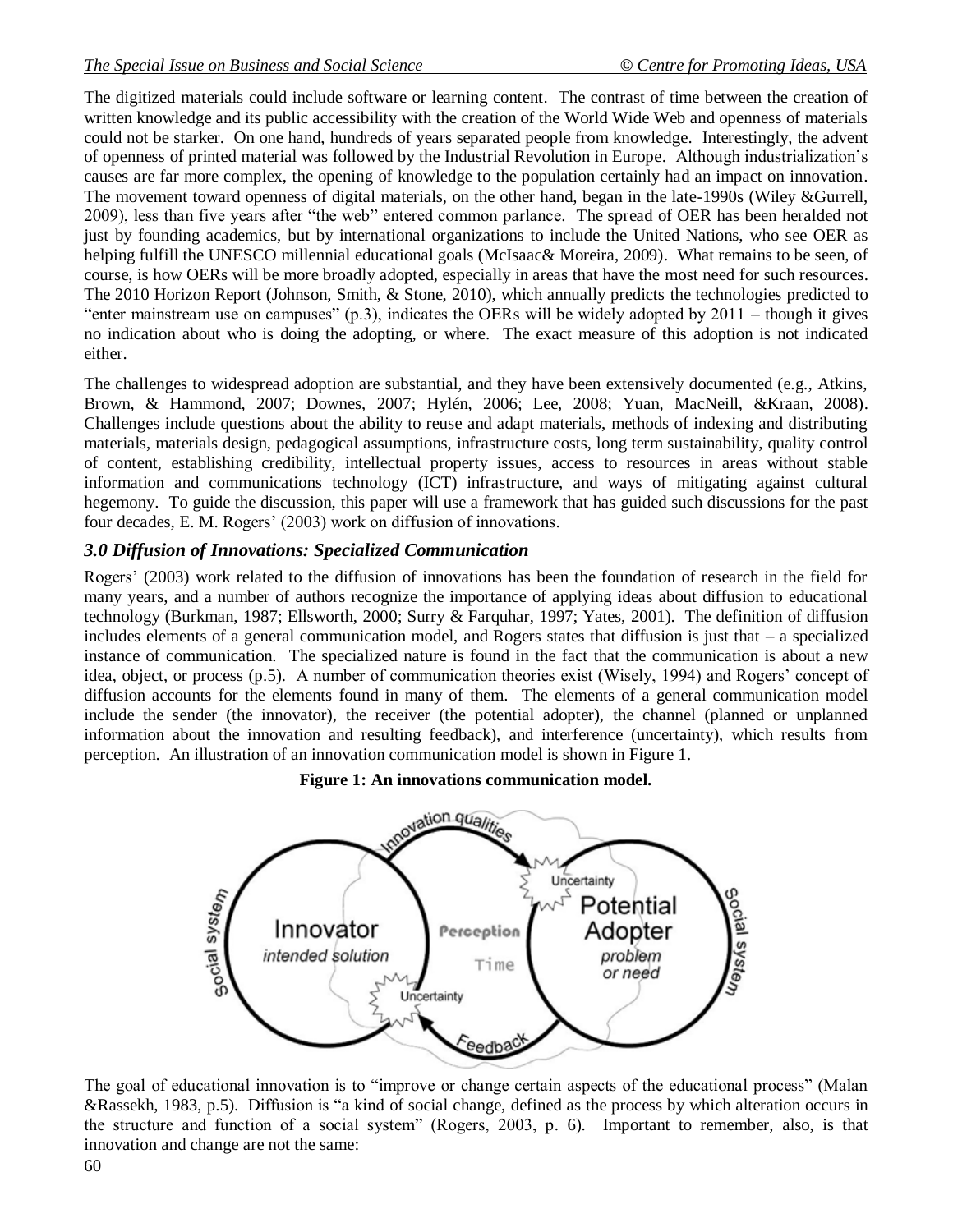Innovation is not synonymous with change. Change is merely a shift from one practice to another. By contrast, innovation is purposeful change, directed change, which self-consciously attempts to improve, reform, make new. Innovation is an attempt to improve quality and service: the quality of a product must be better than before…. (Hall, 1991, p. 7)

That educational technology (a type of innovation) is not being applied as it should frustrates any number of ICT professionals. Therefore, diffusion theories and studies should be important to instructional technologists for at least three reasons, as Surry and Farquhar (1997) point out:

- 1. A better understanding of the numerous factors that affect the diffusion of innovations may help experts in educational technology account for variables that either block or aid the adoption of their work.
- 2. Instructional technology itself is an innovative discipline, and those working in instructional technology who better understand diffusion theory will be ready to work more efficiently with potential adopters.
- 3. Since instructional technology already uses a systematic process to guide design, it is possible that a systematic model of diffusion of innovations could guide them in much the same way. (para. 4-6)

Schneberger and Jost (1994) speculate that educational technology is not be applied to the degree that has been expected for at least three reasons: teacher resistance, bureaucratic inertia, and lack of funding. While there are many other barriers to adoption such as social pressures, inadequate information about an innovation, inherent complexity, ignorance of political inertia, poor timing, and so on (Hall, 1991), problems of adoption are not unique to educational or educational technology – they extend to any aspect of new technology (Schneberger&Jost, 1994).

## *4.0 Educational Technology and Diffusion*

Formal attempts to integrate educational technologies into teaching and learning in the developing world have been made since the 1960s (e.g., Dordick, 1968; Lefranc, 1967; Schramm, Coombs, Kahnert, & Lyle, 1967). It was during the same time that a number of predictions were made that directly linked economic development to the education of citizens (Carnoy&Samoff, 1990; DeYoung& McKenzie, 1989; Fägerlind&Saha, 1989; Michele, 1987). If education was needed to develop national economies, educational technology could help do it faster, or so it was thought. The prevailing sentiment was that educational technology could solve a host of problems faced by education systems in countries that did not have the resources to educate large numbers of people (Chadwick, 1970; Coombs, 1968). Interestingly, both Cox (1971) and Marchessou (2000) wrote nearly the same thing about the effects of educational technology's effects three decades apart:

The "extensions" and newer electronic media have become critically pertinent to basic educational problems faced by all developing nations, but newer media considered as panaceas to educational problems have often created as many problems as they have solved. (Cox, 1971, p.66)

We have in the past 35 years seen many enthusiastic expectations about the forthcoming miracles come to grief whenever the successive waves of technological media failed to deliver any dramatic improvements to the never-ending educational crises that affect the First, Second, and Third worlds. (Marchessou, 2000, p. 114)

Why is it that two authors, one writing 30 years before the other, would note the same failures? Is 30 years too short a time for technologies to diffuse in such a way as to be at least nominally effective in each context to which they are applied? Determining all the reasons for adoption or failure to adopt with any degree of specificity would be quite difficult as many factors go into such decisions.

The following discussion examines adoption studies of educational technologies in developing nations through Rogers' (2003) work, specifically his theory of perceived attributes. Rogers writes that "the perceived attributes" of an innovation are one important explanation of the rate of adoption of an innovation" (p. 221). The elements of the theory relate to how an innovation is perceived based on its relative advantage, compatibility, complexity, trialability, and observability. As the elements of the theory are discussed, the challenges to OER adoption will be considered. Additionally, occasional references to historical cases related to adoption will be used to further elucidate the aspects of the theory. This also will give the reader the opportunity to see that such considerations are hardly novel despite the relative newness of OERs.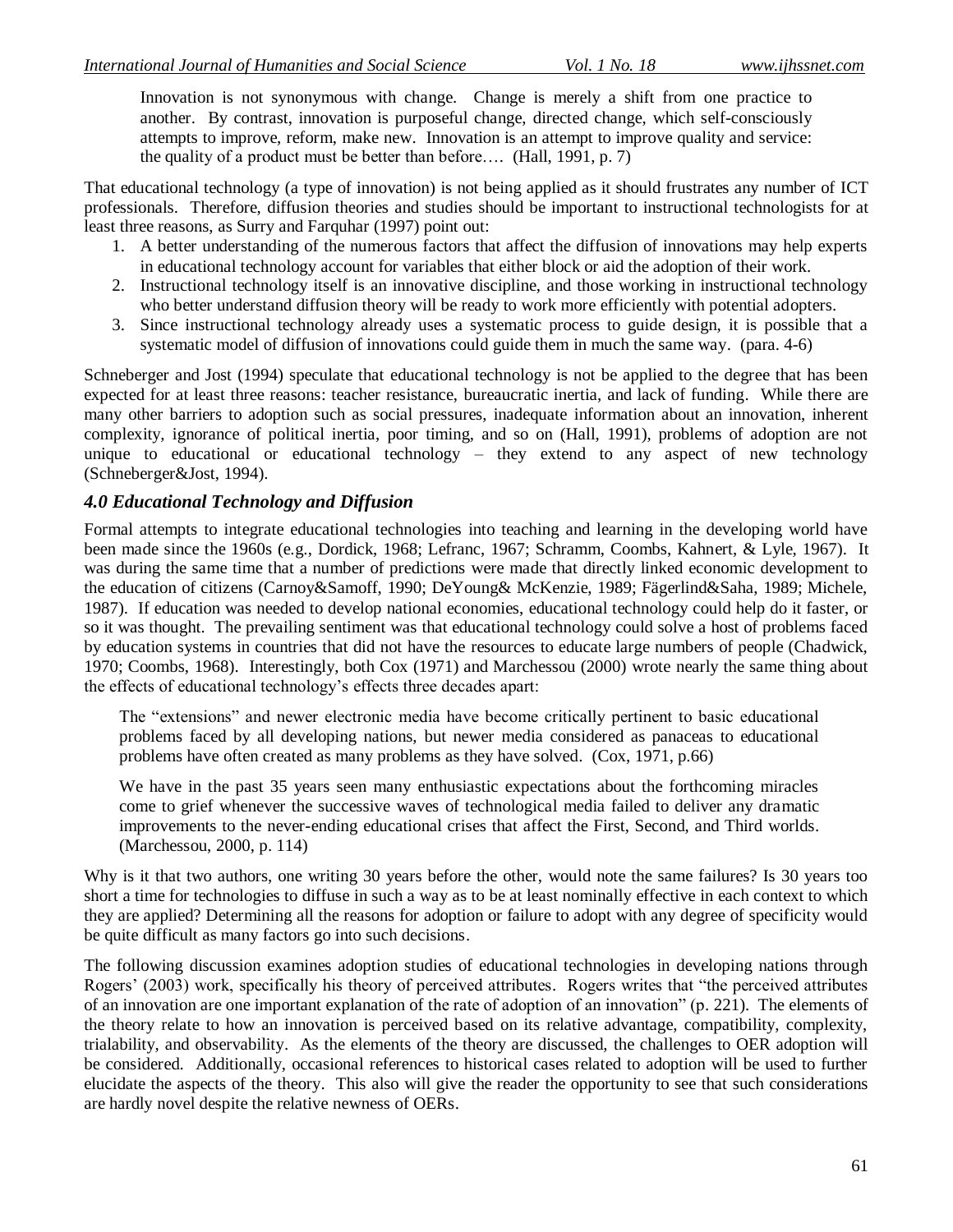### **4.1 Relative Advantage**

A central tenant of innovation theory is not concerned with the inherent qualities of an object or idea, but how those qualities are perceived. Rogers' (2003) theory of perceived attributes takes into account the notion of relative advantage, which he defines as "the degree to which an innovation is perceived as being better than the idea that it supercedes" (p. 212). Furthermore, the advantages are not those dictated by the producers, but those as perceived by the individual (p. 223). Relative advantage can be measured in economic terms, social prestige, convenience, satisfaction. The most obvious advantage of OERs, at least as promoted by those who create and host them, is that the resources are free to the end user. However, this is only a necessary but not sufficient condition to ensure adoption, as even "free" products have costs (Downes, 2007). For example, the well known open source learning management platform, Moodle, is free, but the equipment on which it must be hosted, and the human infrastructure needed to maintain it, are hardly without cost. For organizations trying to implement it, another cost – that of training – must also be reckoned.

With regard to social prestige, the idea of something that is free may not be as immediately appealing as one might suspect. Even among people who cannot afford costly school fees, there may be the idea that anything that is free or cheap does not have worth. Though people may be able to satisfy their intellectual curiosity with free resources, in some places there is little prestige associated with having something that anyone else can get. Much the same argument can be made concerning satisfaction, where end users might always somehow feel less than satisfied because, in the end, they are "taking what they can get," rather than necessarily getting what they want. And, while the convenience factor of OERs – particularly open courses – might appear to be another strong advantage, it may not be so to the prospective audience. A good example of this might be in accessing materials. Though an institution might conceivably have a computer lab set aside for users to access the free content, the lab may be booked up for other classes. Without time to thoroughly read the course content, students might wish to print – but can only do so if that particular resource is available and is low cost. Again, something that is free does not make it, bi facto, convenient. In developing regions, though mobile technologies have been gaining traction, a wide digital divide remains, making access to learning materials very difficult (Atkins, et al., 2007).

#### **4.2 Compatibility**

Rogers defines compatibility as "the degree to which an innovation is perceived as consistent with existing values, past experiences, and needs of potential adopters" (2003, p. 240). Up to this point, the perspective considered has been that of the end-user. One must remember, however, that the producers of OER materials are also adopters, as they must commit to a system of content production, storage, and dissemination that is likely quite a bit different than models with which they are already familiar. Additionally, the funding model that might best sustain their OER initiative (see Dholakia, King, &Baraniuk, 2006; Downes, 2007) may be different than whatever is already in place. The dimensions of compatibility include the manner in which an innovation "fits" extent values and beliefs, previous ideas, and expressed needs. One example of a challenge to OER has to do with copyright issues (Lee, 2008; Yuan, et al., 2008). The open licensing standard has existed now for more than a decade (Caswell, Henson, Jensen, & Wiley, 2008), but institutions of higher education, and faculty within them, have long stood by the notion that materials created using university resources are proprietary. Though more institutions are following the lead of the Massachusetts Institute of Technology (MIT), which is recognized as the first university to make all of its course content public and has now published 2,000 course (MIT, 2010), the greater majority of institutions in North America and globally have yet to follow suit.

#### **4.3 Complexity**

Any innovation quickly gains a reputation as to its ease or difficulty of use, being "classified on the complexitysimplicity continuum" (Rogers, 2003, p. 257). With regard to OER materials, complexity very much depends on the commitment of the producer to creating either software or instructional content that adheres to best practices of design. Going back again to free learning management systems (LMS) such as Moodle or Sakai, though the user-producer community is constantly updating those tools with upgrades and new additions – the ability to do so makes them very attractive to some – there are others who would like to use the LMSs but cannot because they are unable to modify it for their own purposes due to a lack of technical knowledge. In such cases potential adopters may opt for a cost-based solution for two reasons: 1) a company in competition with others will pour a great deal of resources into ensuring that its interface has a competitive advantage, and 2) users without technical expertise can simply pay others to take care of the "back-end" for them (such as integration with a university's student database system).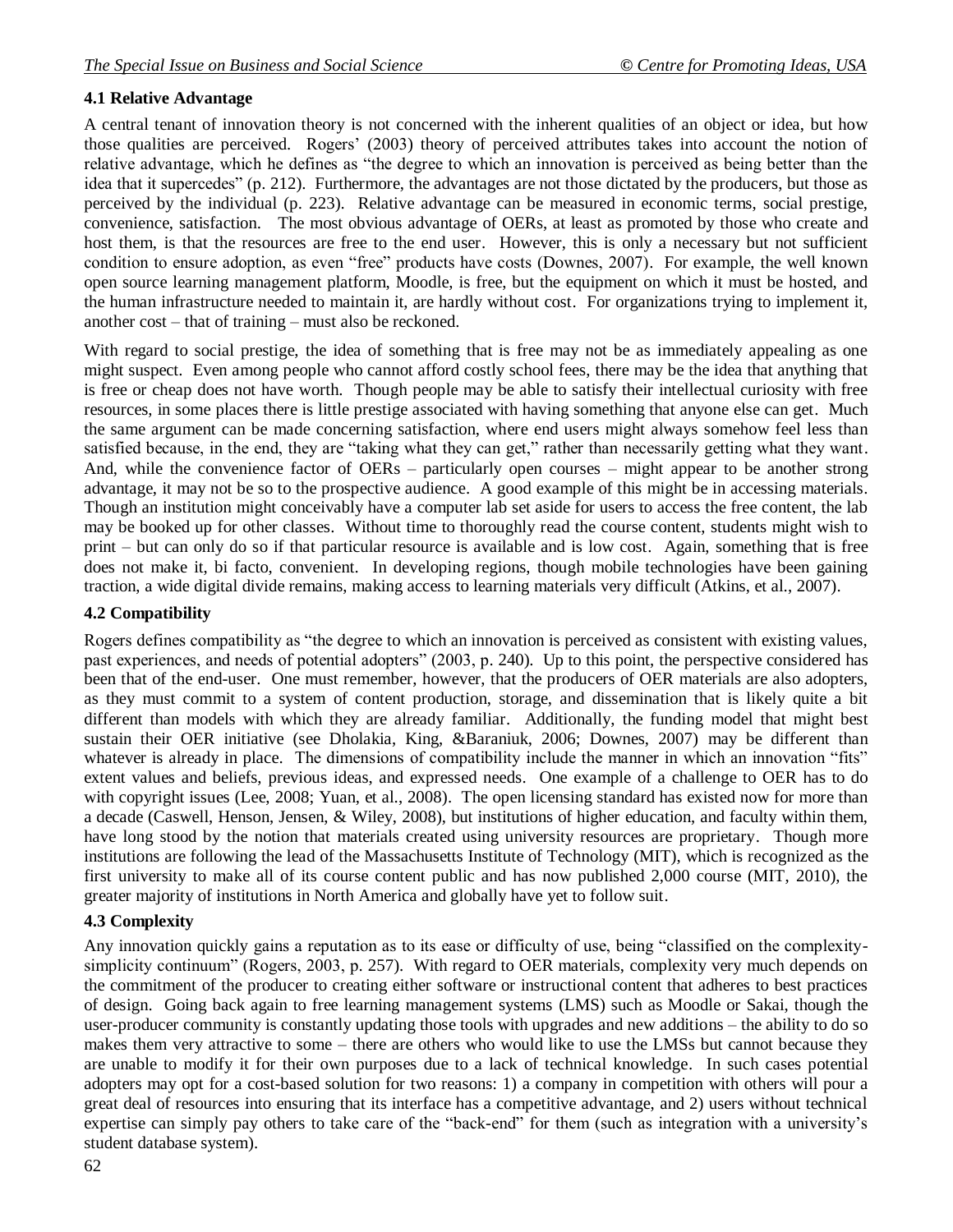Instructional design of OER course content is an aspect that should be done with close consideration of the values of OER itself (Kahle, 2008), which include design for access, agency, ownership, participation, and experience. Without such considerations, the resources intended for open distribution may well have no use whatsoever, meaning that much effort has been wasted. The Open Participatory Learning Infrastructure Initiative (OPLI) "seeks to enable a decentralized learning environment that:  $(1)$  permits distributed participatory learning;  $(2)$ provides incentives for participation (provisioning of open resources, creating specific learning environments, evaluation) at all levels; and (3) encourages cross-boundary and cross cultural learning" (Atkins, et al., 2007, p. 57). Even following established models of instructional design (e.g., Gustafson & Branch, 1997) does not ensure a decrease in complexity if the product is not extensible, modifiable, reusable, etc. Though instruction might not be "complex," in technical terms, course materials that take a good deal of time to reconfigure will likely go unused due to the complexity of having to localize them.

#### **4.4 Trialability**

An important characteristic of an innovation is the ability of end users to experiment with it, or use it on a trial basis (Rogers, 2003). A trial period for an innovation helps potential adopters answer their own questions about how an innovation might work in their particular situation. New ideas that can be tested for a limited time are "generally adopted more rapidly than innovations that are not divisible" (p. 258). With respect to OERs, it is important that content is created in such a way that it can be divisible, which is in keeping with the aforementioned OPLI goals (Atkins, et al., 2007). Content units, in particular, must be catalogued and indexed in such a way that allows users to choose what, and how much, they want of a given resource (Duncan, 2003). It is also imperative to keep in mind that "free" resources are not free, as previously noted, and cannot be evaluated if there is an expectation that would use materials like costly textbooks, multimedia, or other pieces that users might not be able to afford or cannot otherwise access.

One must remember, too, that outsiders who create content to be considered by an indigenous population – whether individuals, university faculties, etc. – are in fact playing the role of importer (Hawkridge, 1991; Modest, 1997; Schramm, 1977; Thomas, 1987; Wells, 1976). As Kahle reminds his readers, "Design is a highly influential, value-laden and reflective practice which, within our context, must mirror, accommodate, and reconcile the values and assumptions intrinsic to open education" (Kahle, 2008, p. 27). Therefore, whenever a person or an institution is opening materials for broader dissemination, particularly if the wish is for the resources to actually be useful, it is imperative to create a means that allows for them to be used on a trial basis. Some may think that this is easily done, as all that a potential user has to do is download material(s) and try them for him or herself, the classroom, or some other group of people. While it may be true that questions related to trialability are easily solved at the individual level, it is important to keep in mind that individuals operating within an organizational context are part of a larger political system that may have other goals. Conducting formative field trials is not necessarily only a time or money consideration; it can also be cultural in nature. Commenting on the use of instructional television in American Samoa during the 1960s, Schramm (1977) describes a culture that would not tolerate pilot tests that would benefit one group of students to the exclusion of others; "...the chief reason may have been the reluctance of the Samoans themselves to introduce the new system one grade at a time. A Samoan cultural norm, or so it was reported at the time, provided that 'all should go forward together'" (p. 153).

The aspect of perception must be re-emphasized. Sometimes a trial period cannot take place due to time or funding constraints. At other times, however, the perception exists that a technology will work simply because it is technology. As Ely (1990) notes,

Another reason for acceptance and implementation has been the perception of modernization on the part of educational and government leaders. Using the Western-model of problem-solving through technology, many countries purchased communication hardware that symbolized progress. It could be seen and touched. It was the same equipment that was being used in the more developed nations and therefore conferred status on the owner. Little thought was given initially to the software or the materials required to use it or to the methods of utilization. (p. 77)

Nearly the same sentiment is echoed by (Altbach, 1987, p. 161). When decision-makers are misled about an innovation, if they are uninformed, or if they get "stars in their eyes," the result can have serious consequences.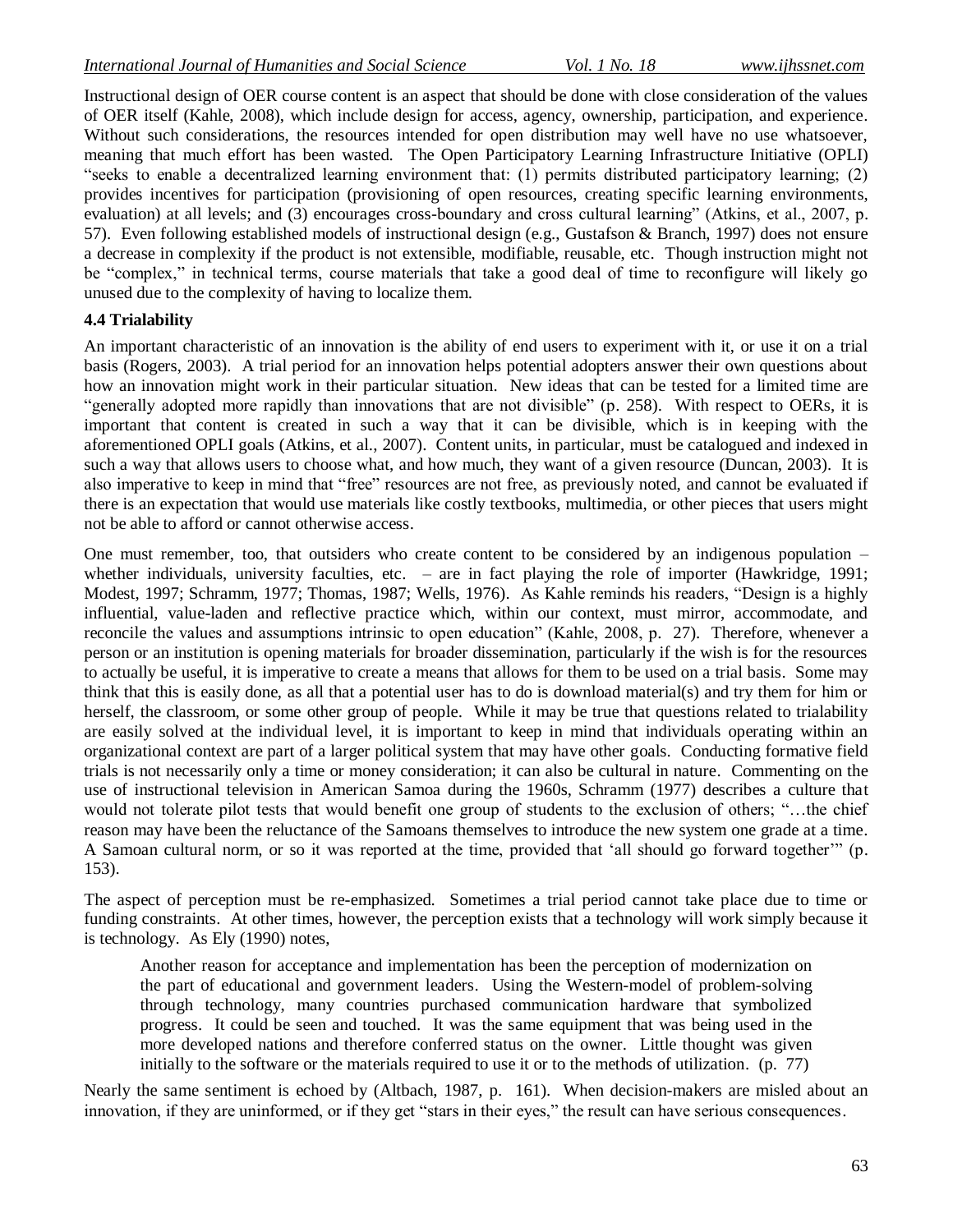#### **4.5 Observability**

The fifth aspect of Rogers' theory of perceived attributes is related to "the degree to which the results of an innovation are visible to others" (2003, p. 258). Institutions and individuals might give any number of reasons for contributing to the larger body of OER materials, and among them are the desires to establish credibility and gain recognition (International Institute for Educational Planning (IIEP), 2006). When an institution or organization decides to become producers and consumers of OERs, they should do so with clear goals in mind. Only with clear goals can an innovation be properly evaluated (Weiss, 1998). Furthermore, there is an ongoing need for empirical data related to the use of OERs (Center for Educational Research and Innovation [CERI], 2006), and though these have slowly been introduced (e.g., Johansen & Wiley, 2010), the need remains to do closer evaluation in OER's various contextual representations (CERI, 2009). In the concluding chapter of *Opening Up Education*, editors Iiyoshi and Vijay Kumar write as their first recommendation concerning OER's forward-looking agenda,

Open education is a means to an end. However, as we noted in our introduction, one of open education's most critical questions—how can open educational tools, resources, and knowledge demonstrably improve education quality?—is rarely mentioned or explored. Unfortunately, this omission from the conversation and action mirrors the education community's serious lack of engagement in investigating the transformative potential of open education. (2008, p. 430)

Rogers (2003) writes "the observability of an innovation, as perceived by members of a social system, is positively related to its rate of adoption" (p. 258). Given the importance of being able to see results from other adopters, and knowing how to measure local attempts, makes the call for better research and evaluation imperative.

### *5.0 Conclusion*

Although the potential for positive change exists with many innovations, they are not always adopted. The relative advantages of a technology must first be understood by the potential adopters, which happens through a variety of means. This same knowledge and subsequent observations then inform the decision to keep or abandon an innovation. Trial periods allow an adopter to experiment with an innovation in a local context, but such periods are not always feasible or possible depending on the type of technology, how it is funded, and the availability of support systems needed to do pilot testing. Once an innovation has been implemented, the adopters watch factors that they perceive as important – to some it might be availability, to others it might be effectiveness, and to many, it might be cost. If the innovation does not meet perceived needs, it is typically abandoned. Educational technology, as an innovation, has often been looked to as a way to solve educational problems or ameliorate existing instruction. Open Educational Resources are one of the latest of these innovations, and the challenges to its wider adoption and sustainability need to be understood within the diffusion framework established by Rogers (2003). Here, only the Theory of Perceived Attributes was considered. Going forward, it will be important to examine other aspects of diffusion theory when examining the broader adoption of OERs.

### *References*

- Altbach, P. G. (1987). Textbooks in comparative context. In R. M. Thomas & V. N. Kobayashi (Eds.), *Educational technology* –*its creation, development and cross*–*cultural transfer* (Vol. 4, pp. 159-175). Oxford: Pergamon Press.
- Atkins, D. E., Brown, J. S., & Hammond, A. L. (2007). A review of the Open Educational Resources (OER) Movement: Achievements, Challenges, and New Opportunities. *The William and Flora Hewlett Foundation*. [Online report]. Retrieved from http://www.oerderves.org/wp-content/uploads/2007/03/a-review-of-the-openeducational-resources-oer-movement\_final.pdf
- Bertrand, A.-M. (2009). Inventing a model library 'à la française.' *Library & the Cultural Record, 44*(4). doi: 10.1353/lac.0.0107
- Burkman, E. (1987). Factors affecting utilization. In R. Gagné (Ed.), *Instructional technology: Foundations*. Hillsdale, NJ: Lawrence Erlbaum.
- Carnoy, M., &Samoff, J. (1990). *Education and social transition in the Third World*. Princeton, N.J.: Princeton University Press.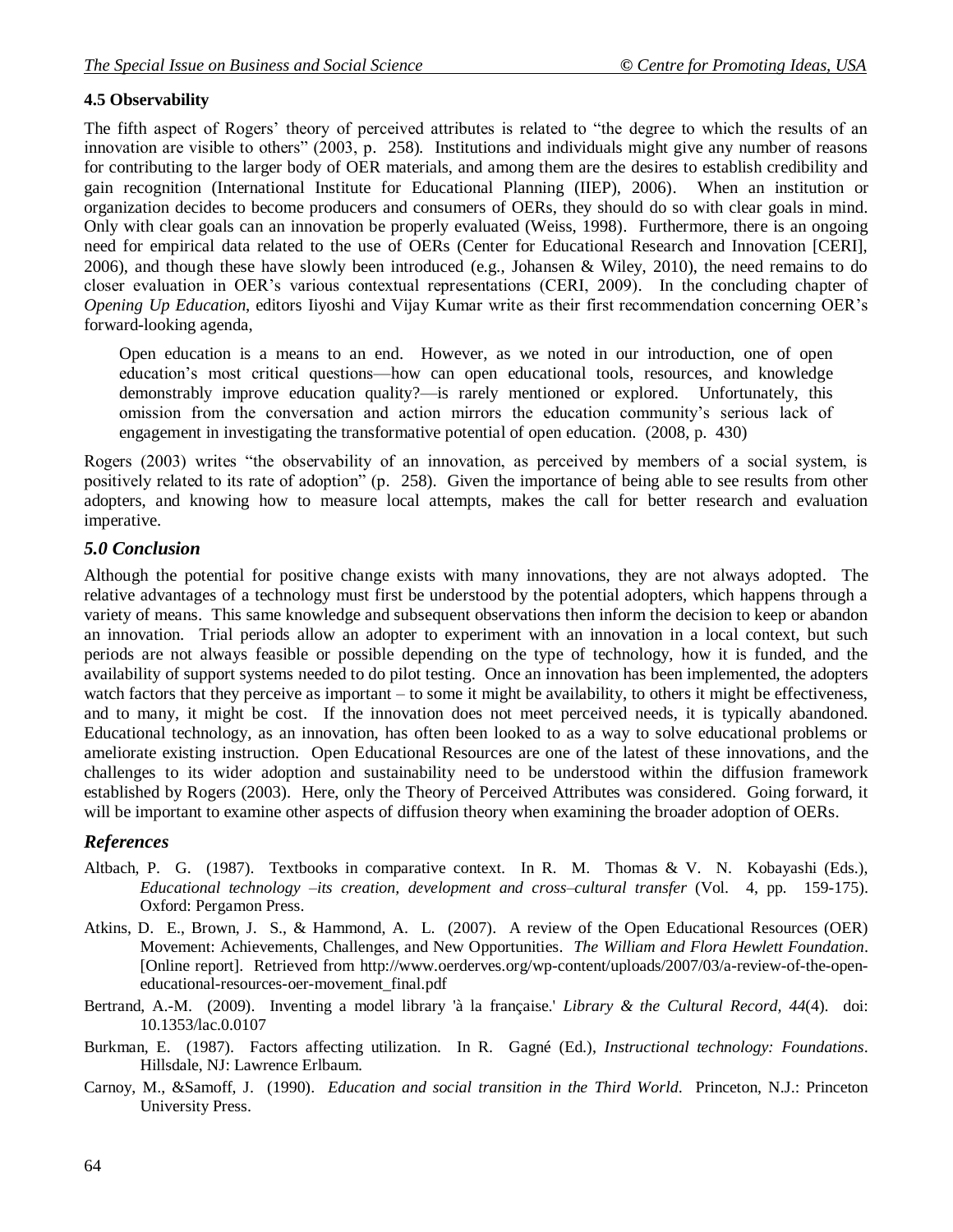- Caswell, T., Henson, S., Jensen, M., & Wiley, D. (2008). Open Educational Resources: Enabling universal education. *The International Review of Research in Open and Distance Learning, 9*(1). Retrieved from http://www.irrodl.org/index.php/irrodl/article/view/469/1001
- Center for Educational Research and Innovation. (2006*). Expert meeting Open Educational Resources. Organisation for Economic Co*-*operation and Development*. [Online report]. Retrieved from http://www.oecd.org/dataoecd/12/46/36162143.pdf
- Center for Educational Research and Innovation. (2009). OECD Study on digital learning resources as systemic innovation: Country case study report on Denmark. *Organisation for Economic Co*-*operation and Development*. [Online report]. Retrieved from http://www.oecd.org/dataoecd/33/40/42033180.pdf
- Chadwick, C. (1970). *Educational technology in international development education*. ERIC Document Reproduction No. ED046238.
- Coombs, P. H. (1968). The *world educational crisis: a systems analysis*. New York, NY: Oxford University Press.
- Cox, R. A. (1971). The process of educational technology: A tool for development. In D. Adams (Ed.), *Education in national development* (pp. 64-84). New York, NY: David McKay Company.
- DeYoung, A. J., & McKenzie, R. C. (1989). *Education and "modernization" in Appalachia: A case study of the economics and politics of underdevelopment in an East Tennessee school district*. ERIC Document Reproduction No. ED317329.
- Dholakia, U. M., King, W. J., &Baraniuk, R. G. (2006). What makes an Open Education Program sustainable? The Case of Connexions. *Organisation for Economic Co-operation and Development*. [Online report]. Retrieved from http://www.oecd.org/dataoecd/3/6/36781781.pdf.
- Dordick, H. S. (1968). *Planning educational change for the primary schools of Colombia: A briefing*. ERIC Document Reproduction No. ED053029.
- Downes, S. (2007). Models for sustainable open educational resources*. Interdisciplinary Journal of Knowledge and Learning Objects, 3*, 29-44.
- Duncan, C. (2003). Conceptions of learning objects: Social and educational issues (Ch. 2 Granularization). In A. Littlejohn & S. Buckingham Shum (Eds.), *Journal of Interactive Media in Education*. London: Kogan Page.
- Ellsworth, J. B. (2000). *Asurvey of educational change models*. Retrieved from http://www.ericdigests.org/2001- 2/survey.html
- Ely, D. (1990).*The diffusion and implementation of educational technology in developing nations: Cross*–*cultural comparisons of Indonesia, Chile and Peru*. ERIC Document Reproduction No. ED331469.
- Fägerlind, I., &Saha, L. J. (1989). *Education and national development: A comparative perspective* (2nd ed.). Oxford: Pergamon.
- Garcia López, G. L. (2007). The current state of research on the history of public libraries in Spain. *Library History, 23*. doi: 10.1179/174581607x233823
- Gustafson, K., & Branch, R. M. (1997). *Survey of instructional development models* (3rd ed.). Syracuse, N.Y.
- Hall, J. W. (1991). *Access through innovation*. New York, NY: Macmillan.
- Hawkridge, D. G. (1991). Computers in third world schools: African advances. *Educational & Training Technology International, 28*(1), 55-70.
- Hylén, J. (2006). *Open Educational Resources Opportunities and challenges*. [Online report]. Retrieved from http://www.oecd.org/dataoecd/5/47/37351085.pdf.
- Iiyoshi, T., & Vijay Kumar, M. S. (2008). Conclusion: New pathways for shaping the collective agenda to open up education. In T. Iiyoshi& M. S. Vijay Kumar (Eds.), *Opening up education: The collective advancement of education through Open Technology, Open Content, and Open Knowledge* (pp. 429-440). Cambridge, MA: The MIT Press.
- International Institute for Educational Planning (IIEP). (2006). Why are individuals and institutions using and producing OER? *United Nations Educational, Scientific and Cultural Organization*. Retrieved from http://oerwiki.iiep-unesco.org/images/6/61/IIEP\_OECD\_OER\_forum\_log2.pdf
- Johansen, J., & Wiley, D. (2010). A sustainable model for OpenCourseWare development. [Online First]. *Educational Technology Research and Development*. doi: 10.1007/s11423-010-9160-7
- Johnson, L. L., A., Smith, R., & Stone, S. (2010). *The 2010 Horizon Report*. Austin, Texas: The New Media Consortium.